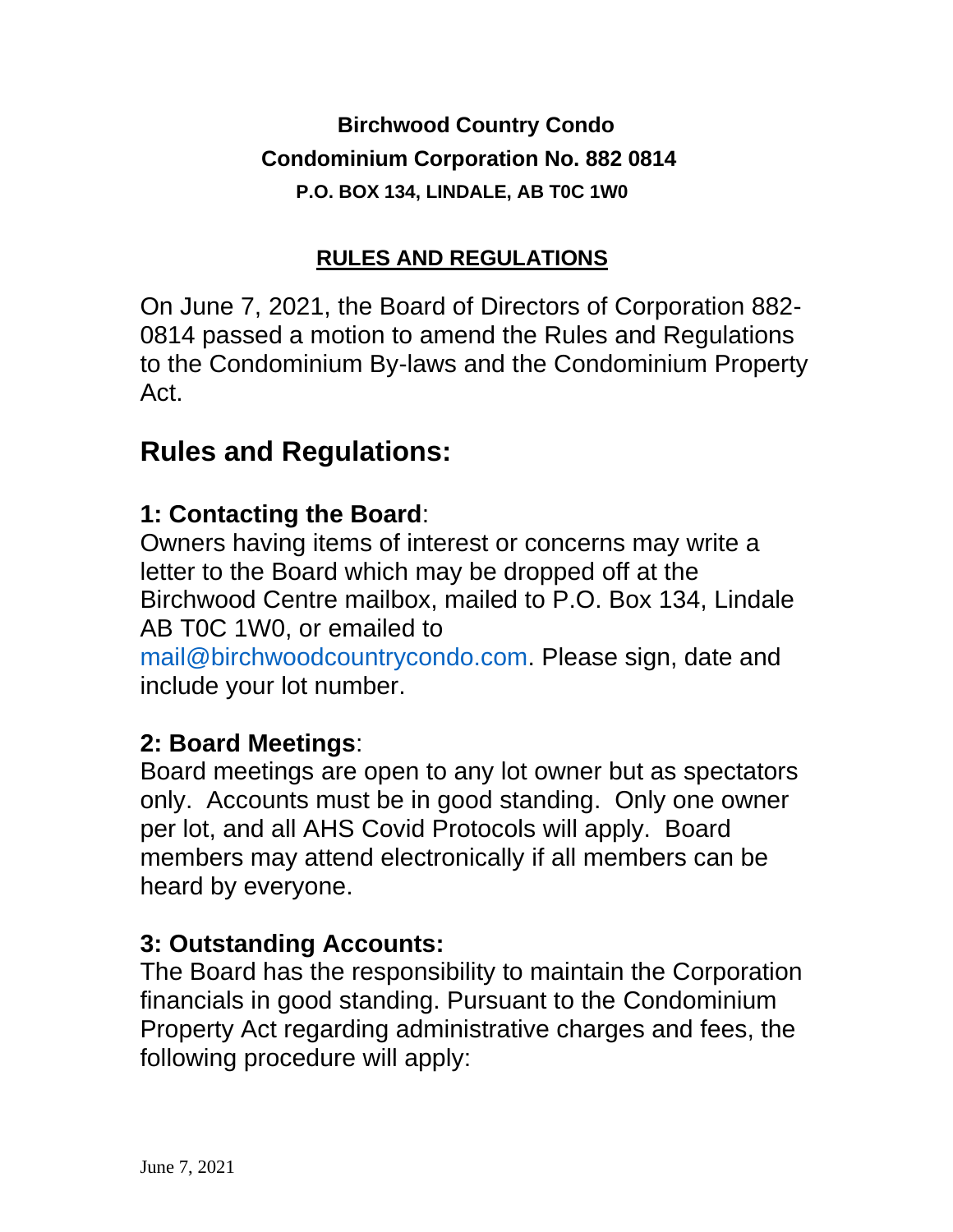(a) Accounts over 30 days from the billing date will be subject to interest

charges applied at the rate of 1.5% per month.

(b) A reminder notice 60 days and/or 90 days from the billing date will be subject to an additional \$10.00 surcharge for each mailing.

(c) A reminder notice 120 days from the billing date will be subject to surcharges. Also, at this time, a copy of the title will be obtained from Land Titles and the Bylaws of the Corporation require us to notify any mortgage holder on title. Costs for obtaining title and a \$10.00 surcharge per letter will be applied to the account.

(d) Outstanding accounts over 150 days will be forwarded to a Lawyer for further action. Please note a Caveat will be registered on the Lot title at this time. All legal fees, registration fees, interest, surcharges, and other costs incurred by the Corporation will be added to the Caveat.

(e) All returned cheques will be subject to a \$25.00 surcharge.

## **4: Building and Development.**

(a) All development to any lot is subject to Brazeau County By-laws. All Provincial and County regulations and by-laws must be adhered to.

Provincial and County regulations and By-laws must be adhered to.

(b) A Birchwood Development Application must first be completed and submitted to the Corporation for approval. Once approved, application must be made to Brazeau County to obtain a Brazeau County Development Permit. Both permits must be obtained prior to any site construction or building development.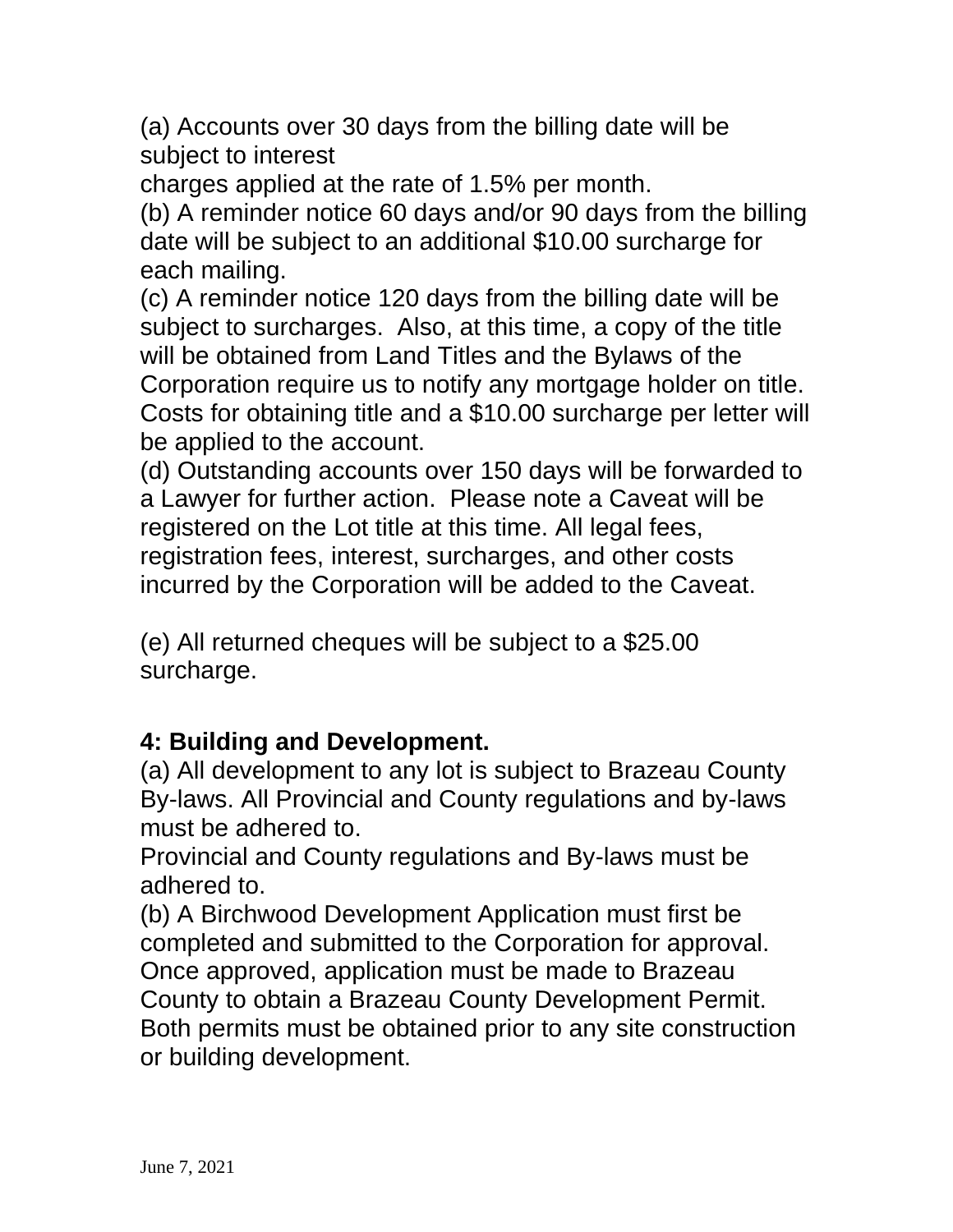(c) No commercial warehouse industrial type of building or structure commonly known as sea cans will be considered. (d) The Board may deny any development it does not consider aesthetically pleasing. Only development that is deemed to be complimentary to the general good appearance of the Condo will be permitted.

(e) Each owner must install a holding tank for wastewater on their property. No wastewater or sewage is allowed to be dumped anywhere. All infractions, including overflows, will be reported to Brazeau County and Alberta Environment.

#### **5: General Lot Appearance.**

(a) Lot owners have a responsibility to keep their lot and buildings in general good repair.

(b) Contravention of 5(a) will be subject to a letter from the Corporation to correct the infraction and comply with the Condo's general respectful appearance.

(c) Failure to comply with the letter within 14 days (or date specified in the letter) could result with the Corporation and its Contractors completing the necessary work and having all costs, including any administration costs, charged back to the lot owner.

#### **6: Lawn Maintenance**

(a) Effective on January 1, 2021, all grass and bushes in ditches and/or common property adjacent to each lot, on all lot lines, must be cut and maintained by the individual lot owner. This does not include major common areas such as parks and lots that are part of common property. Many lot owners are already doing this for various reasons.

(b) All grass on each lot must be cut and maintained in a reasonable and aesthetically pleasing manner.

(c) Contravention of 6(a) or 6(b) will be subject to a letter from the Corporation to correct the infraction.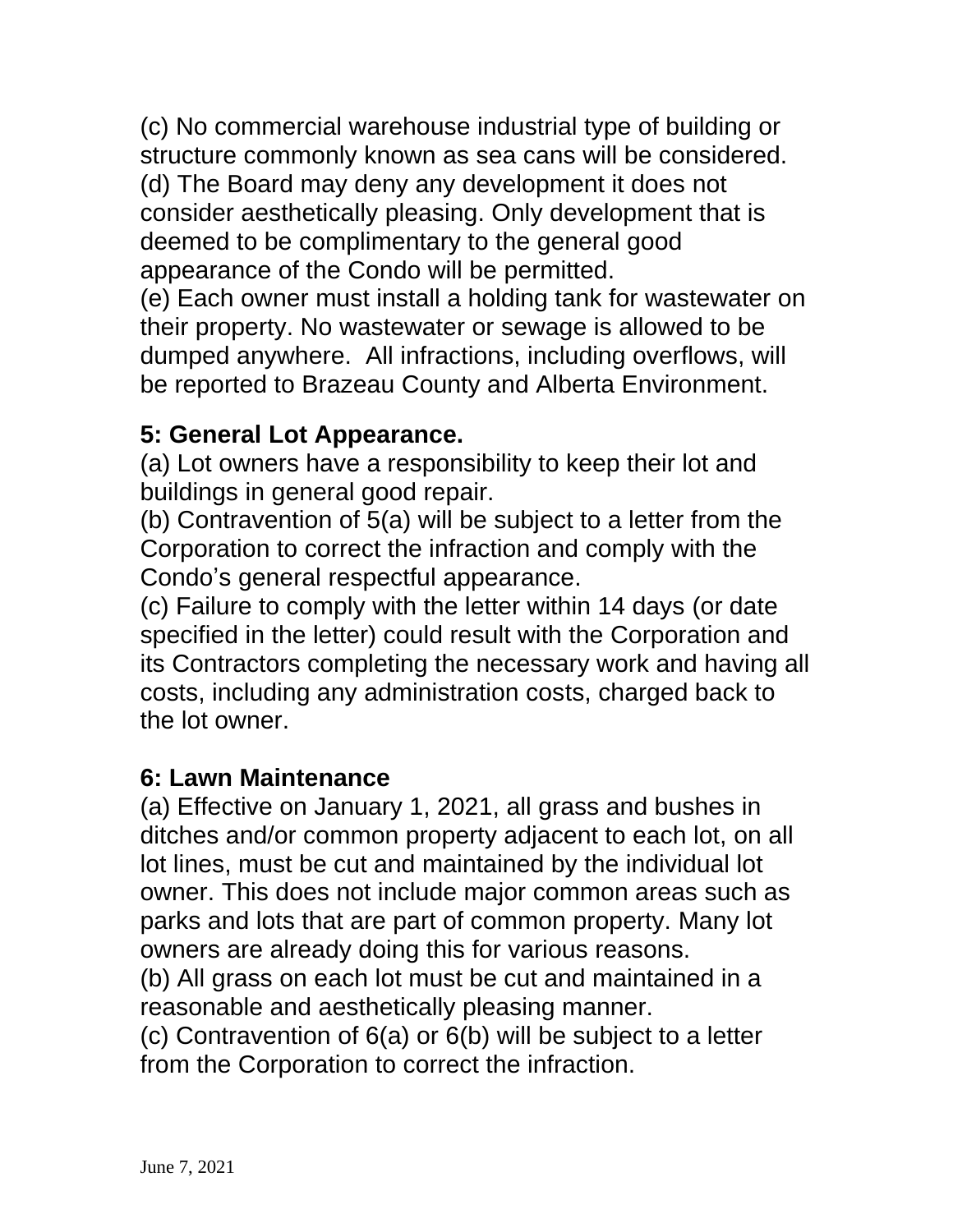(d) Failure to comply with the letter within 14 days could result with the Corporation and its contractors completing the necessary grass and bush maintenance and having all costs, including any administration costs, charged back to the individual owner.

## **7: Other items:**

(a) Speed limits: Please adhere to the posted speed limits for the general enjoyment and safety of fellow Condominium owners.

(b) Noise: Please be respectful to fellow owners with construction and party noise.

(c) Dogs: All dogs must be on leash when off owner's property. Pet owners will be solely responsible for clean-up after their pets. Barking must be kept under reasonable control. Any complaints should be made directly to Brazeau County Animal Control.

(d) Dumpster: Only household residential garbage is allowed in the dumpster. All other items such as construction lumber, household furniture, yard waste, cardboard, and any other items deemed non-residential are to be taken to the appropriate County landfill or transfer station.

(e) Common Property: The common property is for general enjoyment of all owners. No parking of vehicles, campers etc. is allowed.

(f) Rental Units: Lot owners are responsible to inform the Corporation of rental unit tenants. They also are responsible to inform their tenants of the Condo By-laws and Rules and Regulations.

(g) Contact information: Please remember it is the lot owner's responsibility to keep the Corporation informed of email, phone, address and preferred method of contact. (h) Short-term Rentals: Short-term rentals, such as VRBO and AIRBNB, are not allowed.